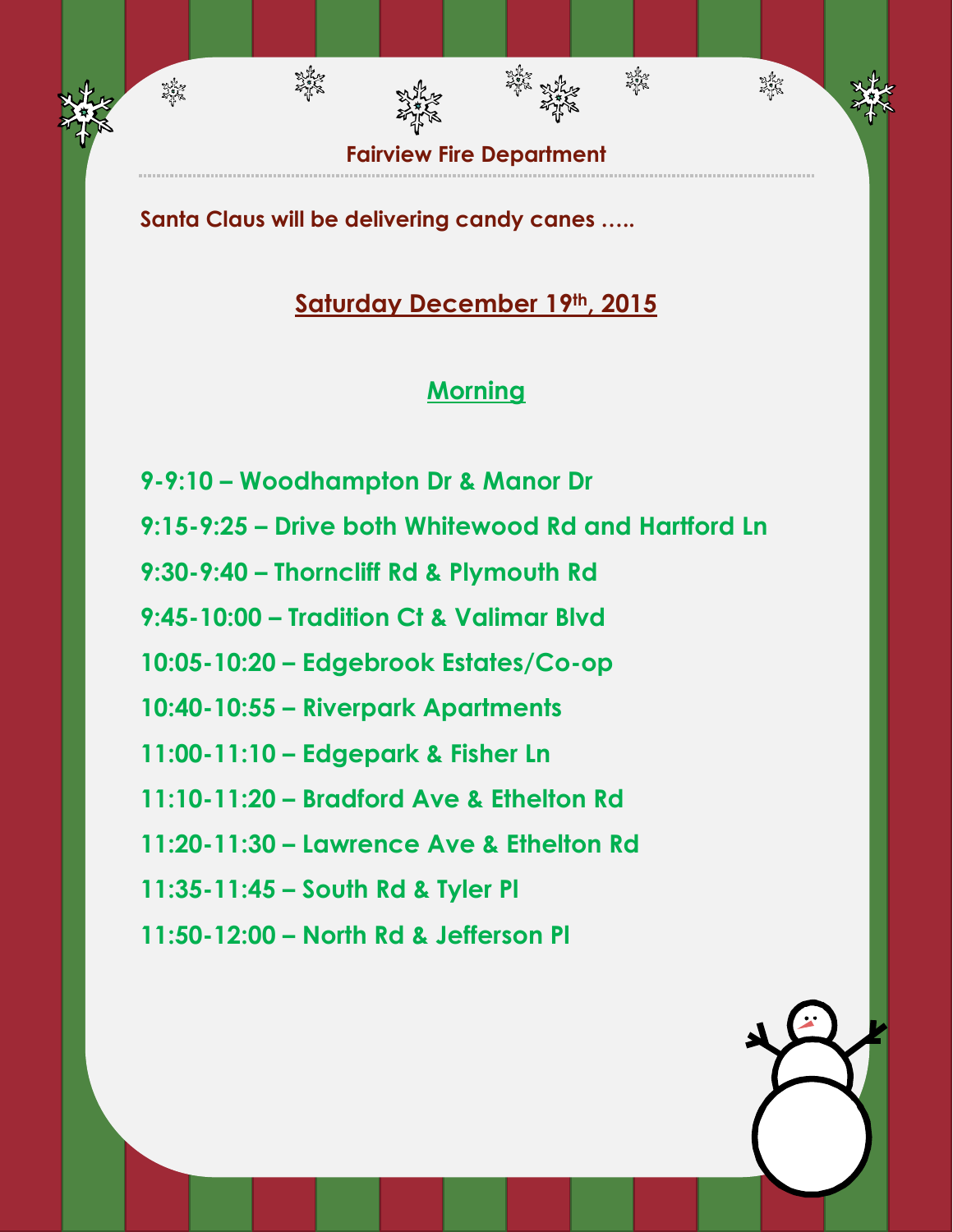**Fairview Fire Department**

绿森

滋养

翠绿

**Santa Claus will be delivering candy canes …..**

#### **Saturday December 19th, 2015**

#### **Afternoon**

**1:10-1:20 – Winding Ridge** 

淡淡

翠绿

- **1:25-1:40 – Granada Crescent Bldg 8 and 9**
- **1:45-1:55 – Totem Pole Pl & Winnetou Rd**
- **1:55-2:05 – County center rd & Jackson Pl**
- **2:05 – 2:15- Dunderave Rd & Jackson Pl**
- **2:20-2:35 – Wyndover Woods Apartments**
- **2:40-2:55 – Woodlands Hills & Park Ridge Condos**
- **3:00-3:10 – Duell Rd & County Center Rd**
- **3:15-3:30 – Randolph Rd & County Center Rd / Fulton park apts**.

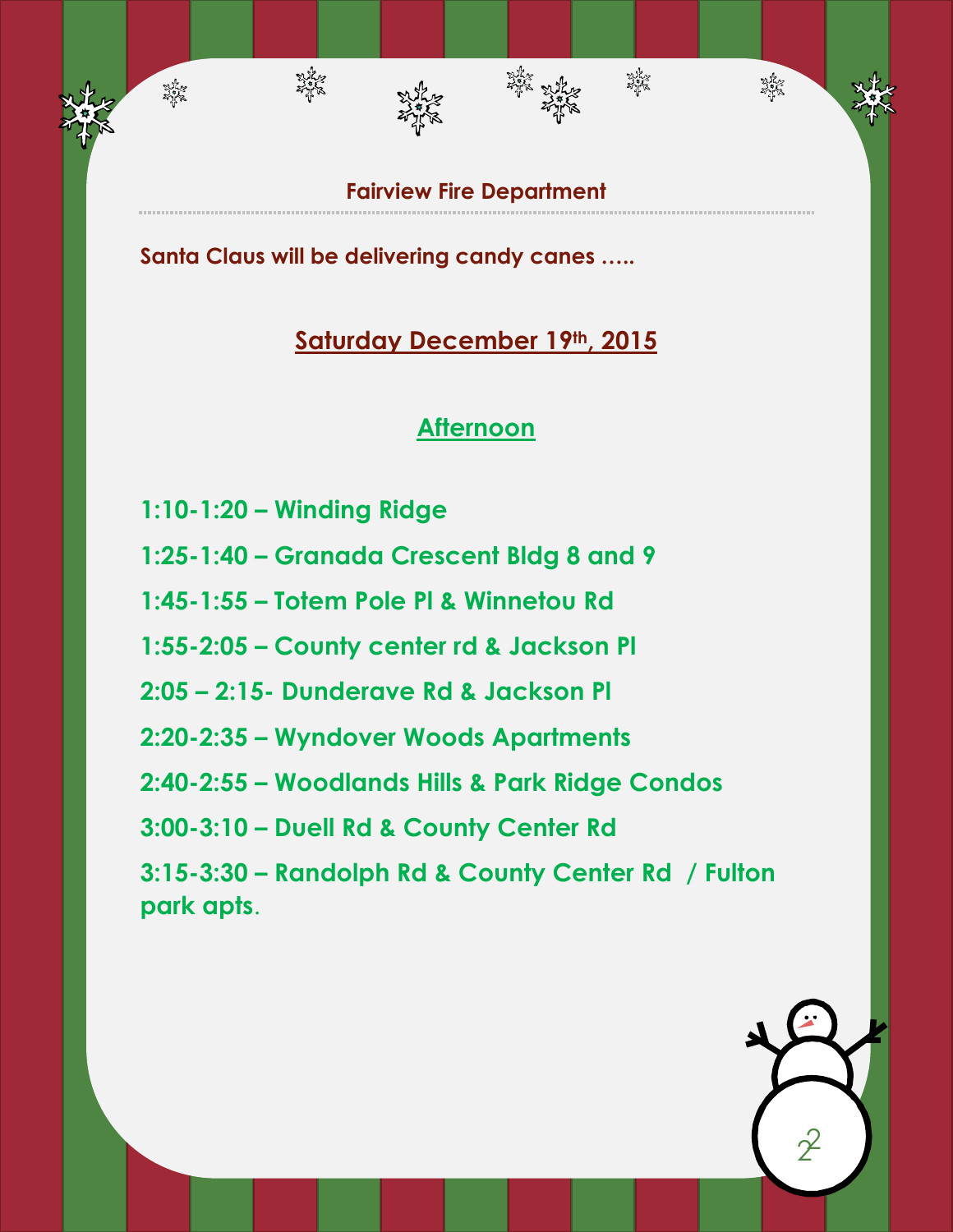**Fairview Fire Department**

鞣

淼

**Santa Claus will be delivering candy canes …..**

भूमैक<br>संगुरि

翠绿

## **Sunday December 20th, 2016**

## **Morning**

- **9:00-9:10 – Greenvale Cir & Wimbeldon Ct**
- **9:10-9:20 – Saratoga Rd & First St**
- **9:25-9:30 – Teramar Way & Fair St**
- **9:35-9:45 – New St & Gibson Ave**
- **9:50-10:00 – Longdale Ave & Rosemont Blvd**
- **10:00-10:10 – Carlton St & Florence Ave**
- **10:15-10:30 – Manhattan Ave, area of 90 & 100**
- **10:30-10:45 – Maple St, area of Greenburgh Housing**
- **10:45-10:55 – Tarryhill Way courtyard**
- **11:00-11:05 – Yosemite Ave**
- **11:10-11:20 – Stonewall Cir & Stuart Way**
- **11:20-11:30 – Summit St & Hill crest Ave**
- **11:35-11:50 – Pondside at the tennis courts**